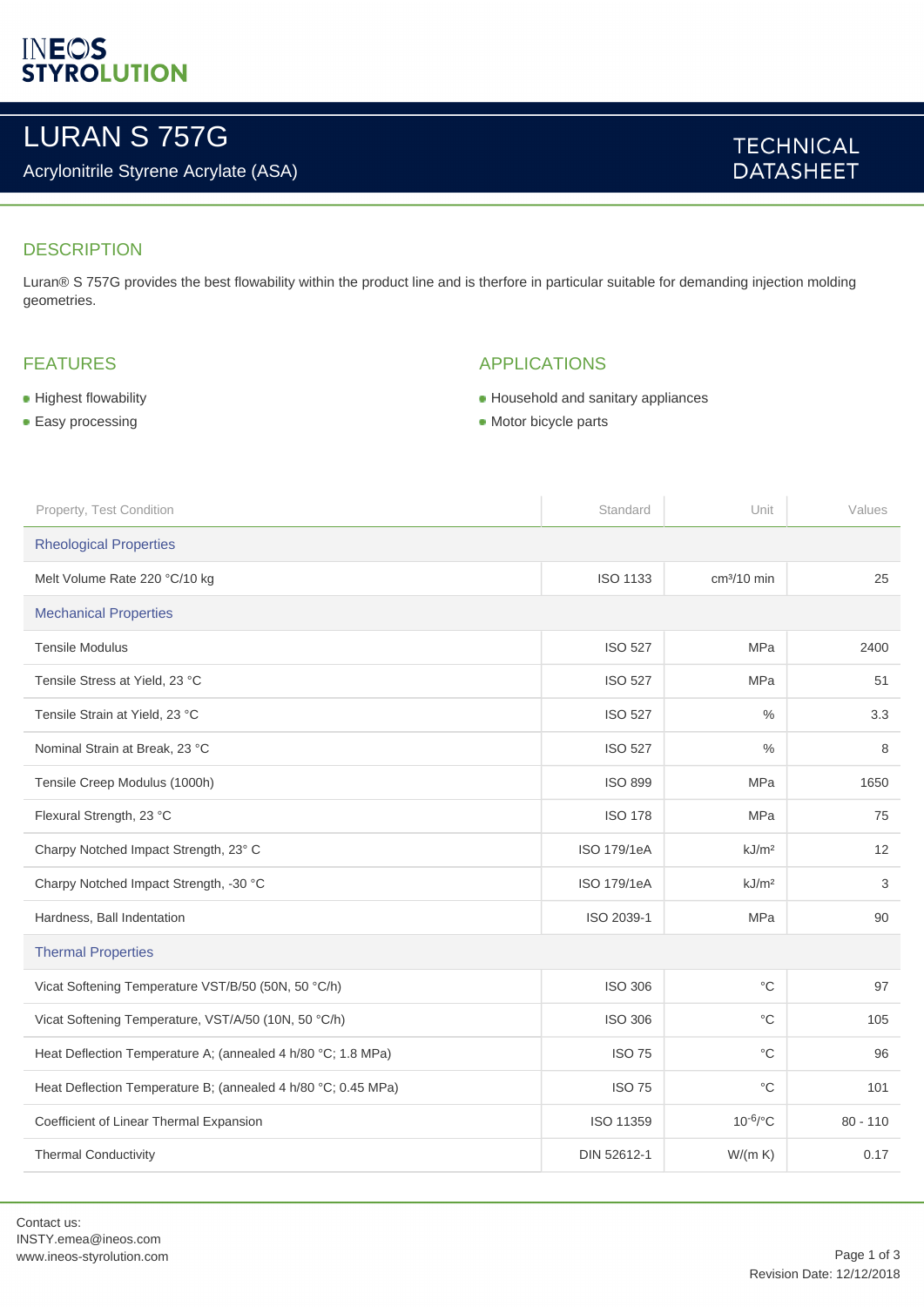# **INEOS**<br>STYROLUTION

## LURAN S 757G

## Acrylonitrile Styrene Acrylate (ASA)

## **TECHNICAL DATASHEET**

| Property, Test Condition                      | Standard        | Unit                     | Values      |  |
|-----------------------------------------------|-----------------|--------------------------|-------------|--|
| <b>Electrical Properties</b>                  |                 |                          |             |  |
| Relative Permittivity (100 Hz)                | IEC 62631-2-1   | ٠                        | 3.4         |  |
| Relative Permittivity (1 MHz)                 | IEC 62631-2-1   | ٠                        | 3.2         |  |
| Dissipation Factor (100 Hz)                   | IEC 62631-2-1   | $10^{-4}$                | 100         |  |
| Dissipation Factor (1 MHz)                    | IEC 62631-2-1   | $10^{-4}$                | 250         |  |
| <b>Volume Resistivity</b>                     | IEC 62631-3-1   | Ohm*m                    | $10^{12}$   |  |
| <b>Surface Resistivity</b>                    | IEC 62631-3-1   | Ohm                      | $10^{13}$   |  |
| <b>Other Properties</b>                       |                 |                          |             |  |
| Density                                       | <b>ISO 1183</b> | kg/m <sup>3</sup>        | 1070        |  |
| Water Absorption, Saturated at 23 °C          | <b>ISO 62</b>   | $\%$                     | 1.65        |  |
| Moisture Absorption, Equilibrium 23 °C/50% RH | <b>ISO 62</b>   | $\%$                     | 0.35        |  |
| UL94 rating at 1.5 mm thickness               | IEC 60695-11-10 | $\overline{\phantom{a}}$ | <b>HB</b>   |  |
| Processing                                    |                 |                          |             |  |
| Melt Temperature Range                        | <b>ISO 294</b>  | $^{\circ}C$              | $240 - 280$ |  |
| Mold Temperature Range                        | <b>ISO 294</b>  | $^{\circ}C$              | $40 - 80$   |  |
| <b>Drying Temperature</b>                     | ٠               | $^{\circ}C$              | 80          |  |
| Drying Time                                   | ٠               | h.                       | $2 - 4$     |  |
| Molding shrinkage, free, longitudinal         | ٠               | $\%$                     | $0.4 - 0.7$ |  |

Typical values for uncolored products

#### SUPPLY FORM

Luran® S is delivered in the form of cylindrical or spherical pellets. The bulk density of the pellets is from 0.55 to 0.65 g/cm<sup>3</sup>. Values may differ for special grades. Standard Packaging unit: 25 kg PE-bag on palette, shrunk or wrapped with PE film. In addition, delivery in larger units of up to 1000 kg (IBC = Intermediate Bulk Container) or silo trucks can be arranged. In dry areas with normal temperature control, Luran S pellets can be stored for relatively long periods of time without any change in mechanical properties. With unstable colors, however, storage over a number of years can give rise to some change in color. Under poor storage conditions, Luran S absorbs moisture, but this can be removed by drying.

## PRODUCT SAFETY

Contact us: INSTY.emea@ineos.com www.ineos-styrolution.com Page 2 of 3